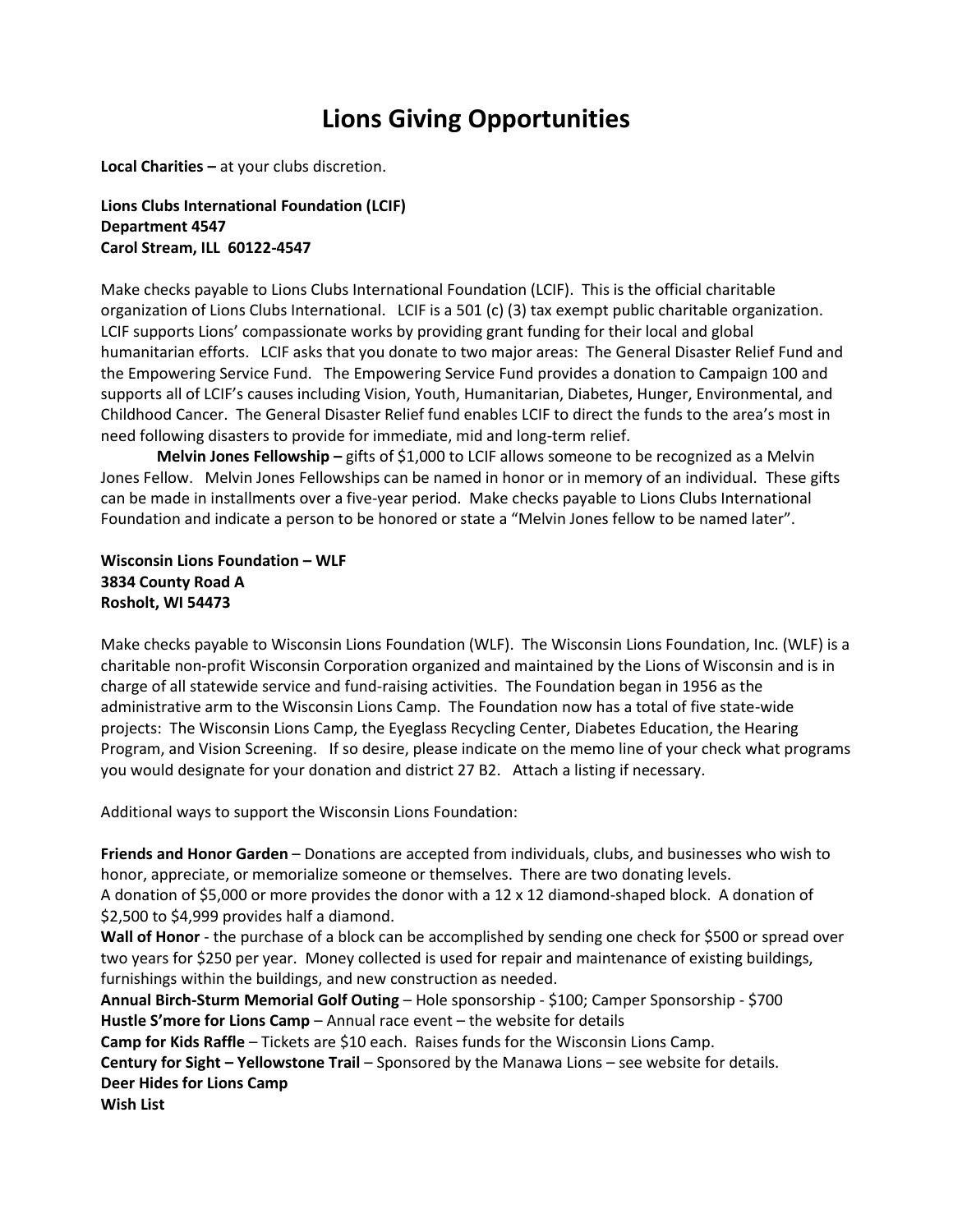# **Lions Pride Endowment Fund of Wisconsin, Inc**. **3834 County Road A Rosholt, WI 54473**

Make checks payable to Lions Pride Endowment Fund of Wisconsin, Inc. Lions Pride is an endowment fund program established to fund future Wisconsin Lions Foundation statewide projects including the Wisconsin Lions Camp using investment income from the endowment fund.

**Ray Hempel Fellowship** - A Hempel Fellowship contribution of \$1,000 will be deposited into the permanent Lions Pride Endowment Fund where interest earnings help support Lions Camp and other Wisconsin Lions Foundation statewide projects both today and tomorrow. The Lions Pride Endowment Fund is "Today's Help, Tomorrow's Hope," contributing annually to the WLF, while protecting the contributed principal, ensuring the lasting legacy of service, that began with Lion Ray Hempel's vision of Wisconsin Lions Camp.

**Birch-Sturm Memorial Fund 3834 County Road A Rosholt, WI 54473**

Make checks payable to the Birch-Sturm Memorial Fund, Inc. A club or individual can donate to the Birch-Sturm Memorial Fund, Inc. – with a \$1,000 donation, an individual can be named as a Birch-Sturm Fellow – the highest honor a Lion can receive from the Wisconsin Lions Foundation. Investment income from the Birch-Sturm Memorial Fund is used to support the programs of the Wisconsin Lions Foundation per their investment/grant policies.

**Sturm Humanitarian Foundation c/o Lion John Dunlap, Treasurer 2216 Rasmussen Place Green Bay, WI 54304**

Make checks payable to the Sturm Humanitarian Foundation. The Sturm Humanitarian Foundation is a non-profit organization used for benevolent purposes within District 27-B2 only. The name "Sturm" is in honor of Past International President, Clarence L. Sturm of Manawa. Funds collected are distributed to help individuals with medical and medical related needs as per the foundation grant guidelines.

# **The Lions Eye Bank of Wisconsin, Inc. 5003 Tradewinds Parkway Madison, Wisconsin 53718**

Make checks payable to Lions Eye Bank of Wisconsin, Inc. Lions Eye Bank of Wisconsin (LEBW) is a nonprofit 501 (c) (3) organization and team of professionals and volunteers, dedicated to the mission of restoring the gift of sight through recovery and transplantation of corneas, research to advance the knowledge and treatment of eye diseases, and education to increase donations.

**Knight of Sight Fellowship** – Knight of Sight Fellowship award can be achieved through a Lions Club financial donation of \$1,000 or more. Your name will be displayed on the LEBW Knight of Sight Wall of Honor, and also recognized in the LEBW's Annual Report.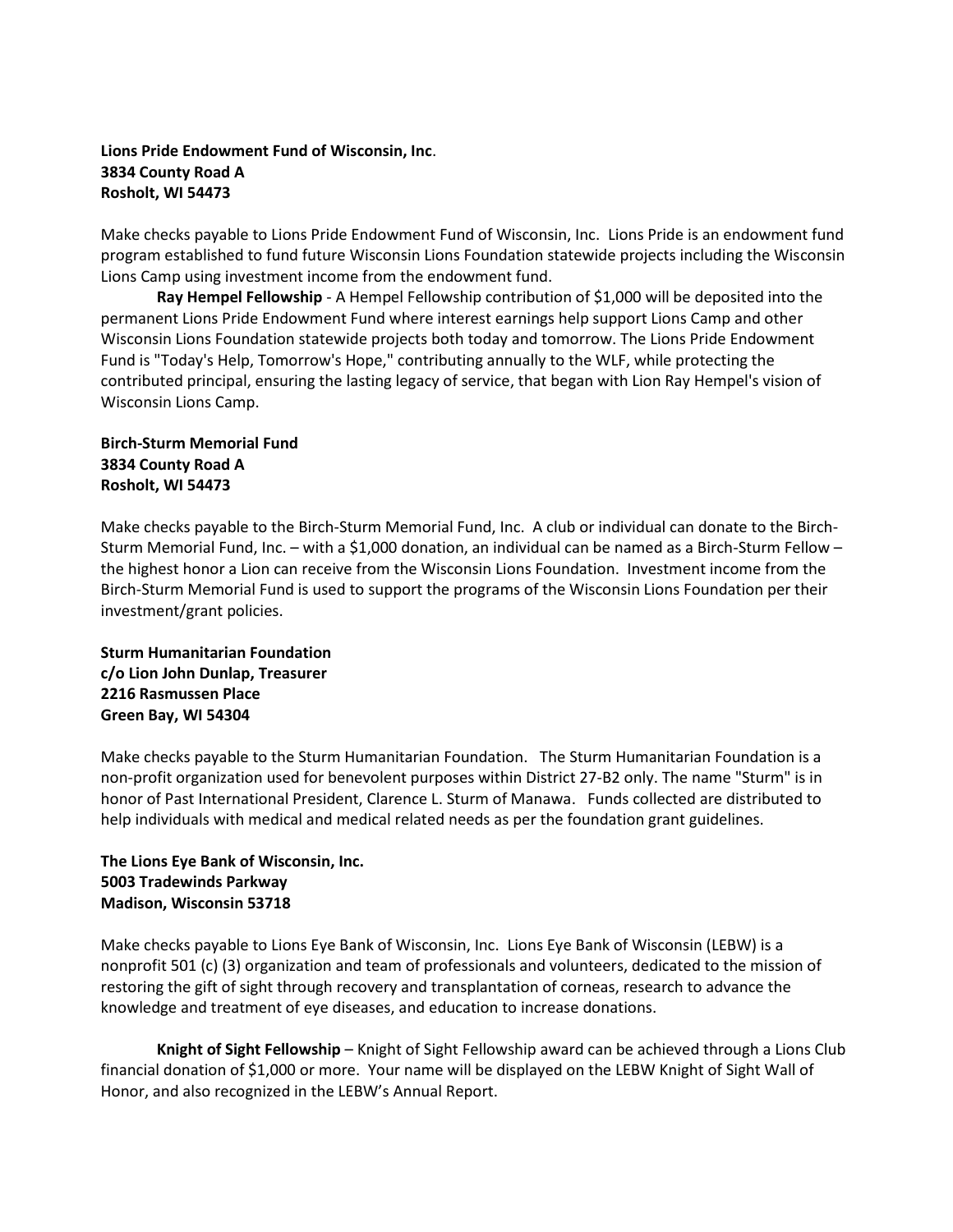**Gift of Sight Fellowship** - Gift of Sight Fellowship award can be achieved through a Lions Club financial donation of \$500 or more. Your name will be displayed on the LEBW Gift of Sight Wall of Honor, and also be recognized in the LEBW Annual Report.

# **Restoring Hope Transplant House 7457 Terrace Avenue Middleton, WI 53562**

Make checks payable to Restoring Hope Transplant House. Restoring Hope Transplant House is a non-profit home away from home for transplant families who are in search of a second chance at life through the miracle of transplantation at nearby UW Hospital and the William S. Middleton Memorial Veterans Hospital in Madison.

The house currently features first and second floor guest bedrooms available to eligible transplant families for \$45 a night per room. Bedrooms feature both a double and twin bed ideal for 2-3 people, televisions with broadcast channels in each bedroom, 5 public bathrooms – three with showers, community kitchen, on-site laundry available for guest use, spacious living rooms on both floors with an ample supply of books, transplant related information and material, big screen televisions with cable tv for community use, Wi-Fi throughout the house, a great front porch outfitted with relaxing new furniture, an office and an on-site living quarters for round the clock staff. This is a Wisconsin Lions approved fundraiser.

# **Leader Dogs for the Blind, Inc. 1039 S. Rochester Road Rochester Hills, MI 48307**

Make checks payable to Leader Dogs for the Blind, Inc. Leader Dogs for the Blind provide guide dogs to individuals who are blind and visually impaired to enhance their mobility, independence and quality of life.

**Annual Club Contributions** - All clubs contributing \$100 or more annually receive a banner patch. **Top Dog Club Award** – Make a total annual donation of \$5,000 or more and receive a Top Dog

### award.

**Puppy Sponsorship** – includes photos of your chosen puppy, your puppy's profile, banner patch and certificate.

**Medallion** - Honor a Lion with a medallion inscribed with the recipient's name.

**Legacy Society** – Include Leader Dog in your financial or estate plans to be recognized with Legacy Society membership and receive a special pin

**Founders Tribute -** Plaques are available in three levels – Bronze (\$500), Silver (\$1,000) or Gold (\$2,500). Along with their custom engraved plaque, award recipients receive a commemorative Founders Tribute pin and patch uniquely designed for each level.

**Campus Naming –** Continue the legacy by including your club's name on campus.

**Tribute Bricks -** Bricks are available at two levels: \$250 and \$500. They are installed in the Rochester Brick Plaza on the campus of Leader Dogs for the Blind.

**100% Awards –** To salute the districts in which every club makes a donation to Leader Dog a pin and certificate are issued to the district governor and Leader Dog chair.

**Together We Serve Pins** - Pins are \$150 each and come packaged in a card suitable for awards presentation. Pins can be obtained with a one-time donation.